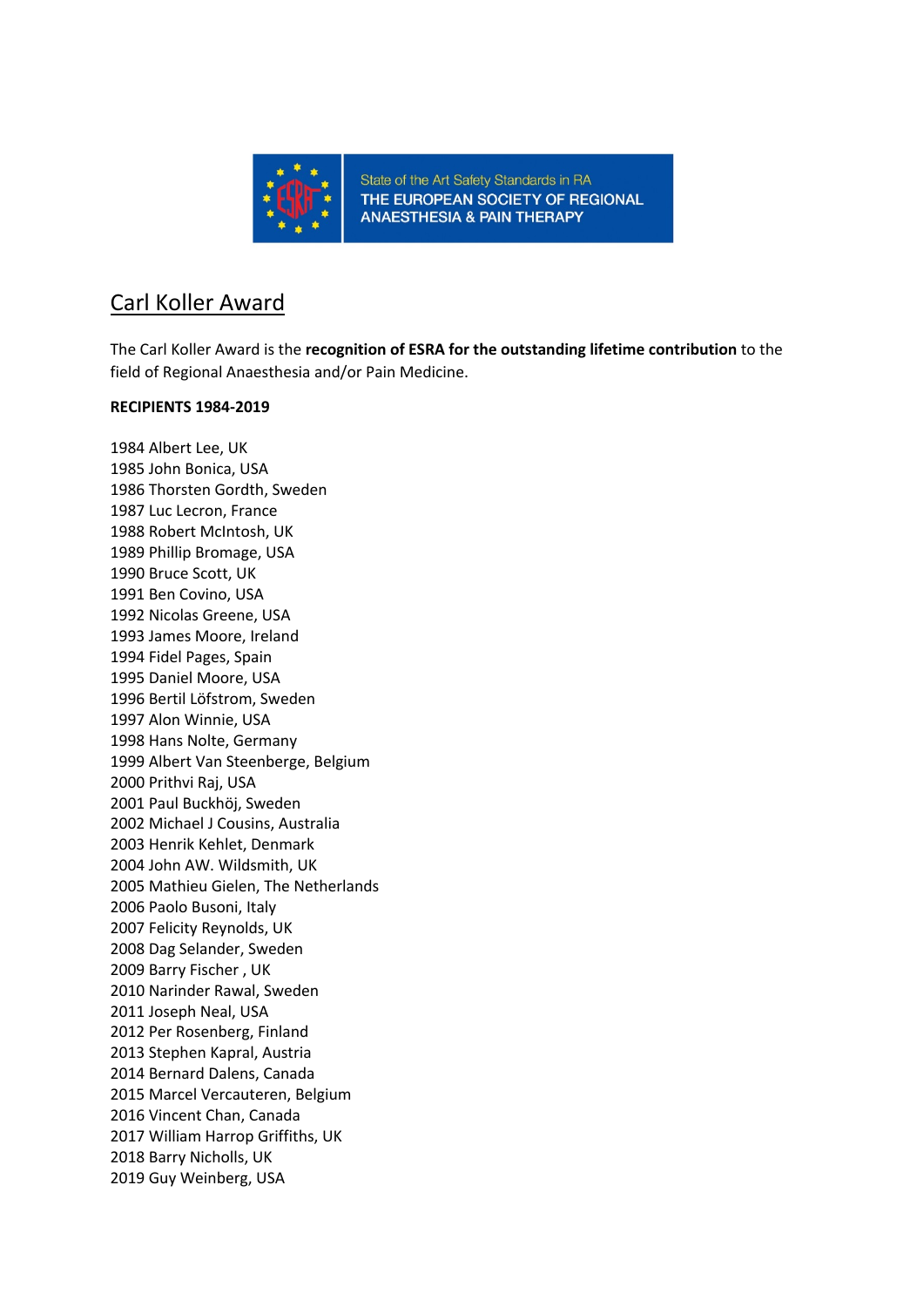# Recognition of Education in Regional Anaesthesia Award

ESRA undertakes to support outstanding innovative activities or developments in the field of Regional Anaesthesia by annually awarding the Regional Anaesthesia Award.

This award is a **reflection on excellence in teaching & clinical education in the field of regional anaesthesia**.

#### **RECIPIENTS 2005-2019**

2005 Alain Delbos, France 2006 Martin Jöhr, Switzerland 2007 Stephan Kapral, Austria 2008 Barry Nicholls, UK. 2009 Hans Hinrich Mehrkens, Germany 2010 Slobodan Gligoijevich, Switzerland 2011 Miguel Angel Reina, Spain 2012 Admir Hadzic 2013 Alain Borgeat & EDRA Board 2014 José De Andrés, Spain 2015 Xavier Capdevila, France 2016 Xavier Sala-Blanch, Spain 2017 Paul Kessler, Germany 2018 Øivind Klaastad, Norway 2019 Manoj Karmakar, Hong Kong